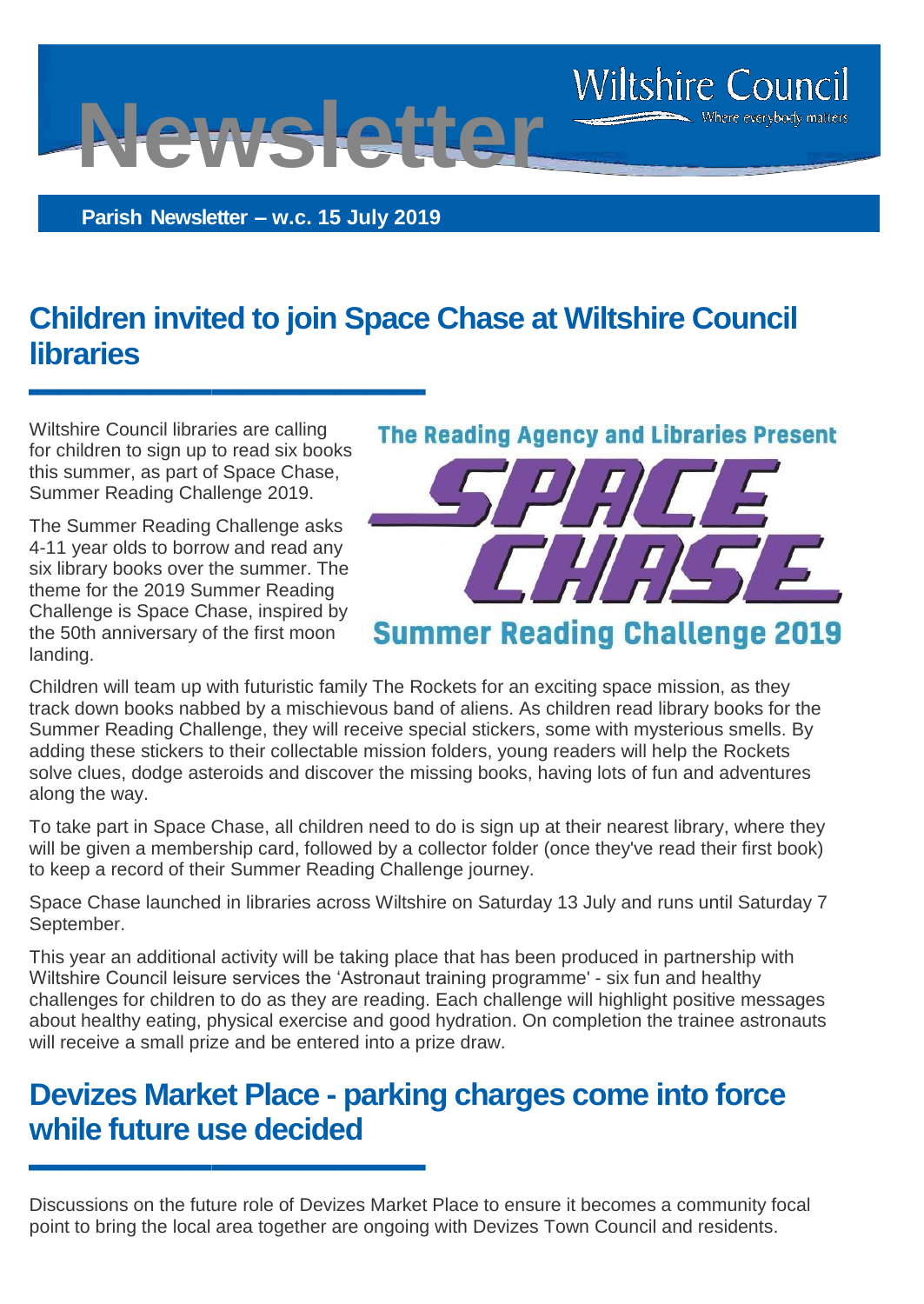Earlier this year the town council agreed to take on a number of assets and services from Wiltshire Council, and this transfer is now nearing completion.

A key part of the town's future is how the market place can best be used. Although original plans were to create a fully pedestrianised space, comments following the initial consultation mean the area could become dual use for both pedestrians and parking.

While discussions continue, parking charges which were due to be introduced earlier this year, will now begin on 1 August. People will pay for parking on their mobile phone as a temporary measure while the future use is decided and if parking continues, the installment of a permanent cash payment machine will be undertaken.

At Devizes Area Board on 15 July, people were encouraged to look at the latest proposals for its future use, including continuing parking on part of the area with pay and display and the remainder being community space.

Information on all changes will be published as they occur.

**▬▬▬▬▬▬▬▬▬▬▬▬▬**

People can view the proposals at <http://www.devizes-tc.gov.uk/marketplace>

### **Improvement work to get under way in Corsham from 22 July**

Improvements will be made to a key junction in Corsham from next week, but motorists are being warned to expect disruption while the essential work is taking place.

Ageing traffic signals will be replaced at the junction by the Cross Keys Inn as well as some resurfacing improvements being carried out.

The work will be carried out in two phases and is due to get underway from 22 July. It will last up to eight weeks.

The first phase will see new traffic signals installed to replace the current system. To minimise delay to traffic using the A4, the contractor will use the space available on the road to maintain unrestricted two way traffic flow. There will be a temporary 40mph limit as the lane widths will be reduced.

East and westbound traffic will be able to pass through the works for the majority of the time they are carried out. To enable unrestricted travel on the A4 it will be necessary to close both of the side roads to all traffic, from Cross Keys Road, and Biddestone Road. This will mean that vehicles won't be able to access the A4, nor will traffic be able to turn from the A4, into these roads. While these measures are in place, clear diversion signs will be out. These closures will operate 24 hours a day for the full duration of the works. There may be some periods when twoway signals are used on the A4 due to some work contractors need to carry out.

The second phase of work will see surfacing improvements take place overnight. During this, it will be necessary to close all roads at the junction to complete these activities, this is in addition to the measures in place for phase one, which will continue to operate outside of the full closure period. To mitigate against the impact on the network, work will take place between 8pm and 6am. Given the nature of traffic on the A4, the diversionary route requires traffic to follow the A4 / A46 / A420 / A350 (and vice versa). These works are anticipated to last for five nights.

A dedicated webpage has been set-up at [http://www.wiltshire.gov.uk/highways-improvements-a4](http://www.wiltshire.gov.uk/highways-improvements-a4-cross-keys-Corsham) [cross-keys-Corsham](http://www.wiltshire.gov.uk/highways-improvements-a4-cross-keys-Corsham) and will provide updates and information on the improvements.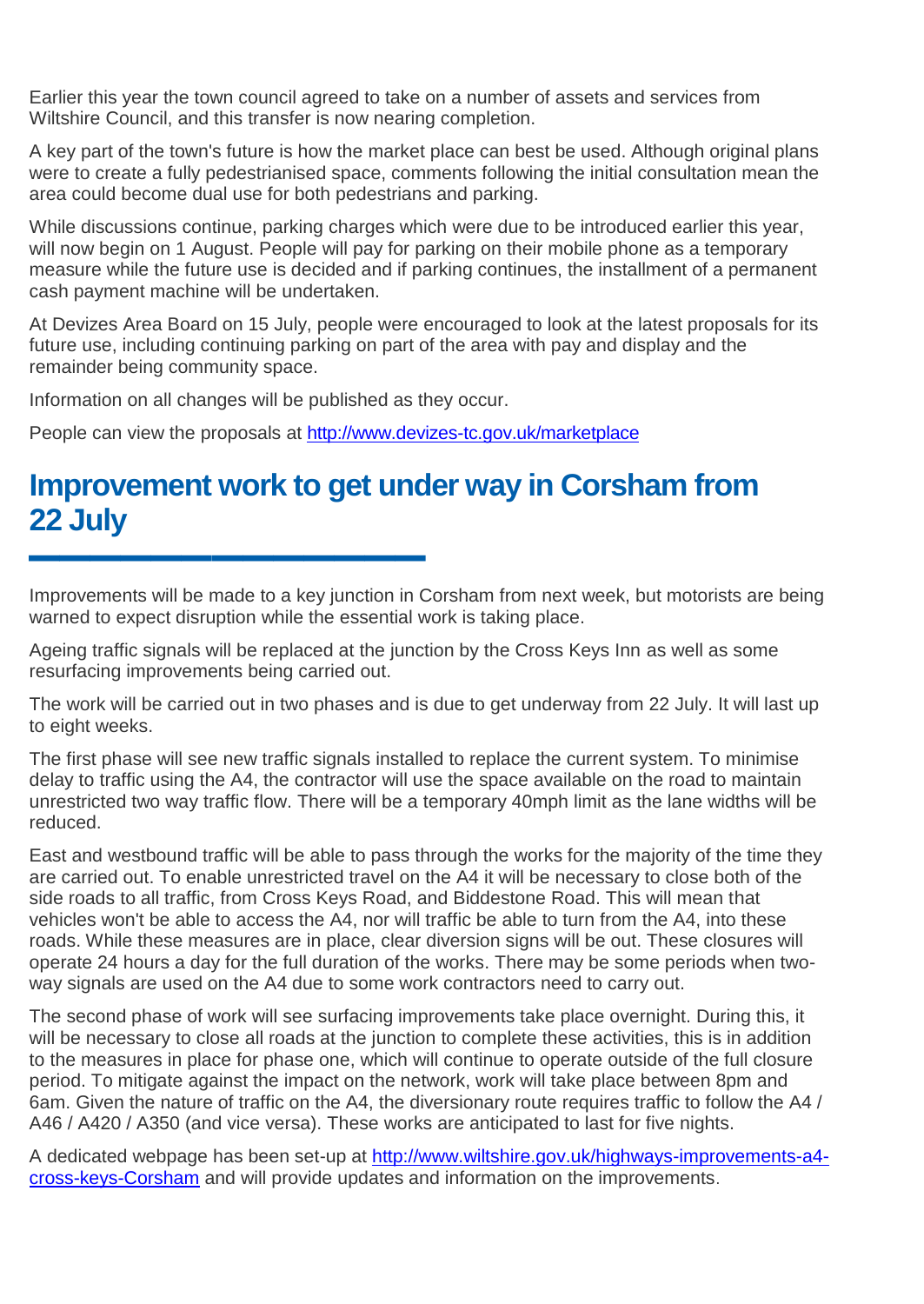# **Ceremony to celebrate adult learners' achievements**

Wiltshire Council's Family and Community Learning team will celebrate learner achievements with a special awards ceremony

The awards ceremony takes place at Trowbridge Civic Centre on 31 July, and is a perfect chance to celebrate the learners' hard work and successes over the last 12 months.

The service is funded by Educational Skills Funding Agency and supports learners who may have missed opportunities in life due to educational, social or other circumstances.

Cabinet member for children's services, Pauline Church, said: "It can be a brave step to go back into education when you have left school behind, these individuals deserve an enormous amount of credit and admiration for making that move.

"These awards are a great way to celebrate all their achievements."

The service has encouraged more than 200 people back into learning this year. Many were unemployed at the start but have used Wiltshire Family and Community Learning as a springboard to improvement; progression to further learning, working and volunteering.

Courses available to learners include:

**▬▬▬▬▬▬▬▬▬▬▬▬▬**

- A range of joint family activities, where the adults learn how they can offer support to their children with English, maths and homework.
- Developmental opportunities for adults to review their personal aspirations
- Courses designed specifically for learners wanting to get back to work
- Maths and English qualifications

The awards will be presented by members of the service's Governance Board. Winners have been chosen by an external panel of judges. The categories are: Life change and progression, Health and wellbeing, Closing the gap, Overcoming challenges, Functional skills learner of the year, Into work and Outstanding individual learner. There will be a winner and runner up for each category.

Find out more about the training and support we offer at: [http://www.wiltshire.gov.uk/family](http://www.wiltshire.gov.uk/family-learning)**[learning](http://www.wiltshire.gov.uk/family-learning)** 

#### **Want a career in adult care? Our fair is just the job**

Those interested in a rewarding career in adult social care are being invited to a free job fair later this month.

**▬▬▬▬▬▬▬▬▬▬▬▬▬**

The Help to Live at Home Alliance's adult care job fair takes place on Tuesday 30 July from 10am until 2pm at Salisbury City Hall. There is no need to book a place as people can drop-in when they can.



The event, organised by Wiltshire Council and NHS Wiltshire Clinical Commissioning Group (CCG), gives people the opportunity to ask questions and seek advice about a career in the sector.

There will be a number of information stalls hosted by a range of homecare providers and Wiltshire Council and CCG staff, all ready to help people on the journey to a career in adult care.

In 2018 Wiltshire Council transformed its adult social care services with the aim of ensuring people get quick access to joined up quality care. This programme of work included setting up its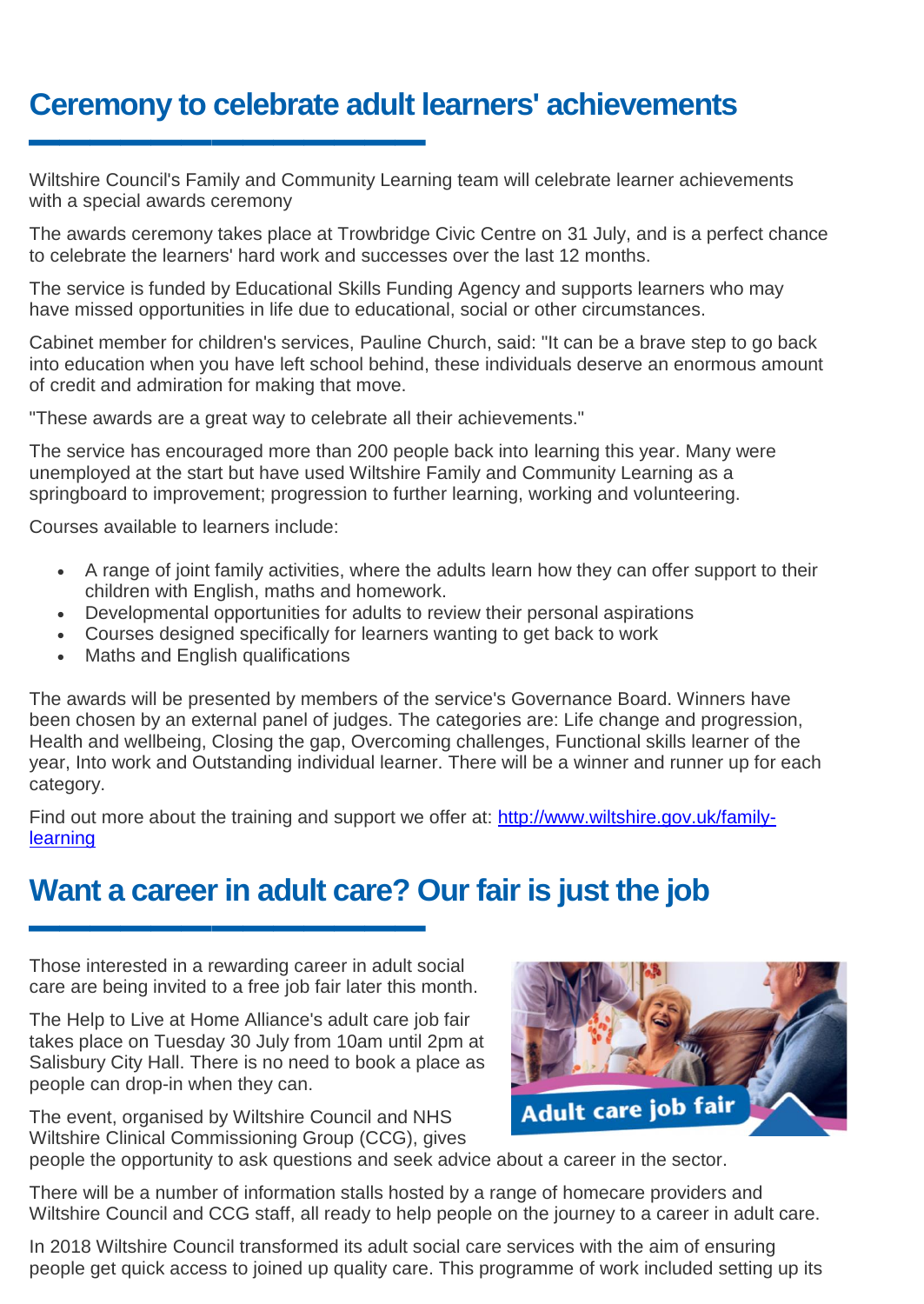own reablement support service, improving how people first access its adult care services, enhancing its Help to Live at Home Service, and working with partners to launch a Wiltshire Multi Agency Safeguarding Hub (MASH).

Wiltshire Council hosted its first [Proud to Care Social Care Celebration Awards](http://www.wiltshire.gov.uk/news/articles/wiltshire-council-celebrates-the-work-of-adult-care-staff-throughout-the-county) on 4 April to thank those who work in a range of roles within the adult care and voluntary sector.

# **Pupils in Bath and North East Somerset, Swindon and Wiltshire to have faster access to mental health support**

More pupils in the future across Bath and North East Somerset, Swindon and Wiltshire will have access to specially trained mental health practitioners thanks to funding for a new programme.

**▬▬▬▬▬▬▬▬▬▬▬▬▬**

Wiltshire Council, Wiltshire Clinical Commissioning Group and Bath and North East Somerset Clinical Commissioning Group successfully bid for funding to be part of NHS England's Mental Health Support Team (MHST) Trailblazer programme.



The programme is already being implemented in Swindon and has been successfully rolled out in a number of other areas across the country. Now pupils across B&NES and Wiltshire will benefit from the second wave once the scheme starts in January 2020.

The scheme will see MHSTs working directly in selected schools and colleges across the region by providing on-site access to early mental health support.

The teams will provide early intervention for mild to moderate mental health issues, such as exam stress, low mood or friendship difficulties as well as providing support to staff. They will also act as a link with local specialist children and young people's mental health services ensuring, if appropriate, that pupils can access more intensive support.

The funding for the scheme comes as recent public engagement driven by local health and care organisations has found that young people would prioritise better and faster access to mental health services.

One in nine young people aged 5 to 15 had a diagnosable mental health condition in 2017 and teenagers with a mental health disorder are more than twice as likely to have a mental disorder in adulthood. This package of measures is part of the Government's plan to improve mental health support for children and young people, including identifying mental health issues before they become more acute.

#### **Funding available to homeowners and landlords for home improvements**

Wiltshire Council would like to make residents aware of funding that is available to make improvements to homes in our area.

**▬▬▬▬▬▬▬▬▬▬▬▬▬**



Homeowners and landlords can apply for a loan to make improvements to their homes. Essential